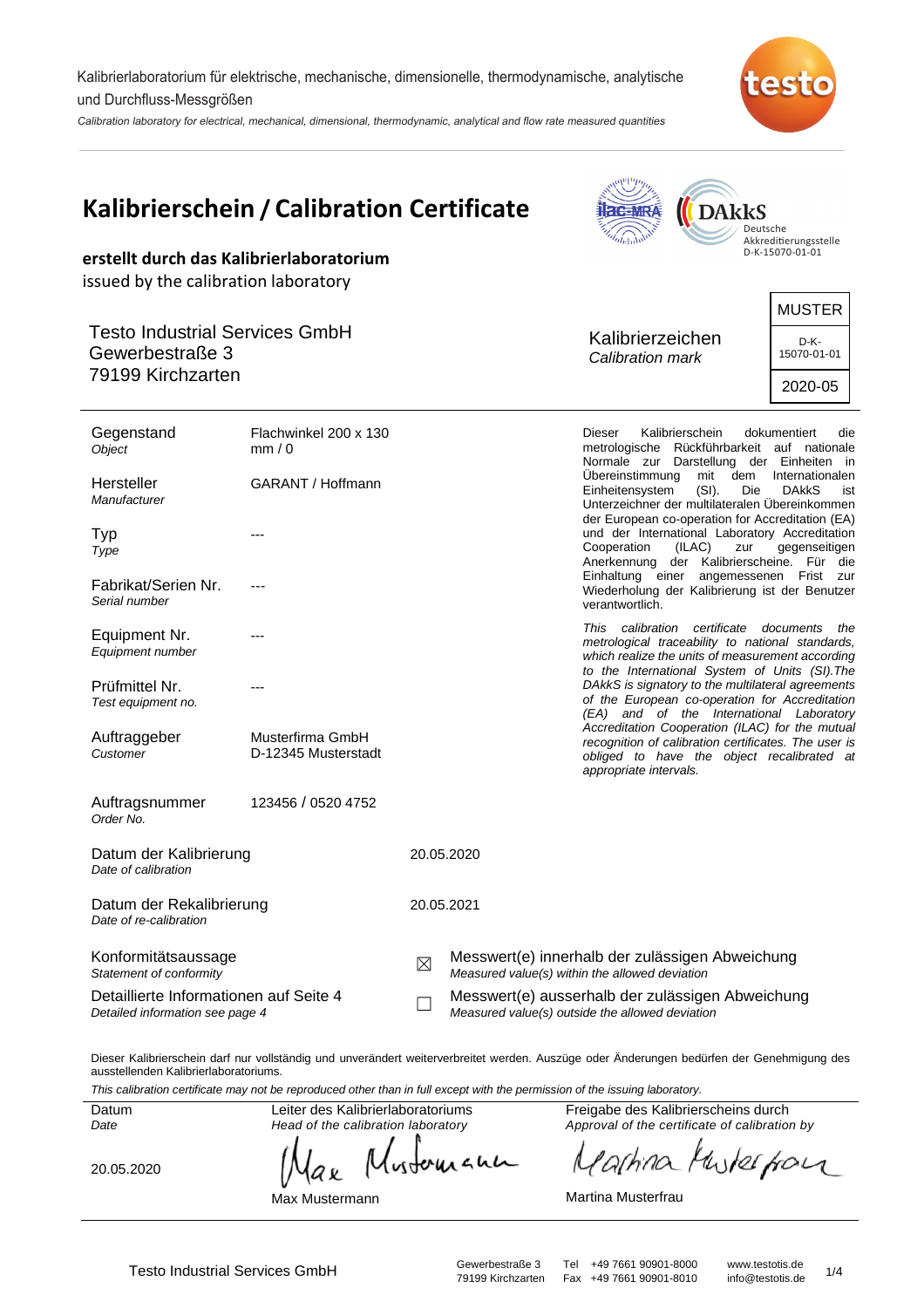MUSTER

D-K-15070-01-01

2020-05

# Kalibrierschein vom calibration certificate dated 20.05.2020

## **Kalibriergegenstand** Calibration object

| Gegenstand<br>Object           | Flachwinkel 200 x 130 mm / 0  |
|--------------------------------|-------------------------------|
| Messbereich<br>Measuring range | $200 \times 130$ mm           |
| Genauigkeit<br>Accuracy        | 0                             |
| Norm<br>Standard               | DIN 875-1:2005-07             |
| Inventar Nr.<br>Inventory no.  |                               |
| Standort<br>Location           | CALIBRATION - SERVICES ONSITE |
|                                |                               |

# **Kalibrierverfahren** Calibration procedure

#### Die Kalibrierung erfolgte auf Grundlage der Richtlinie VDI/VDE/DGQ/DKD 2618 Blatt 7.1:2019-05 – Option 2: Ermittlung der Rechtwinkligkeitsabweichungen nur für den Außen- und Innenwinkel

The calibration is performed on the basis of the VDI/VDE/DGQ/DKD 2618 part 7.1:2019-05 – Option 2: Determination of squareness errors only for the exterior and interior angles

## **Umgebungsbedingungen** Ambient conditions

Temperatur Temperature (19...21)<sup>°</sup>C **Feuchte** Humidity (20...60)% rF % RH

## **Messeinrichtungen** Measuring equipment

| Referenz                          | Rückführung         | Rekal.    | Zertifikat-Nr. | Ea.-Nr.  |
|-----------------------------------|---------------------|-----------|----------------|----------|
| Reference                         | raceability         | Next cal. | ertificate-no. | Ea.-no.  |
| Winkelmessgerät goniometer-device | 15070-01-01 2020-05 | 2021-05   | L105518        | 10341969 |

Referenzzertifikate sind auf www.primasonline.com abrufbar Reference certificates are available at www.primasonline.com

## **Vorbereitende Prüfungen und Tätigkeiten** Preparing examinations and activities

| Sichtprüfung      |  |
|-------------------|--|
| Visual inspection |  |
|                   |  |
|                   |  |

Funktionsprüfung Functional check

--- --- In Ordnung In order

In Ordnung In order



79199 Kirchzarten Fax +49 7661 90901-8010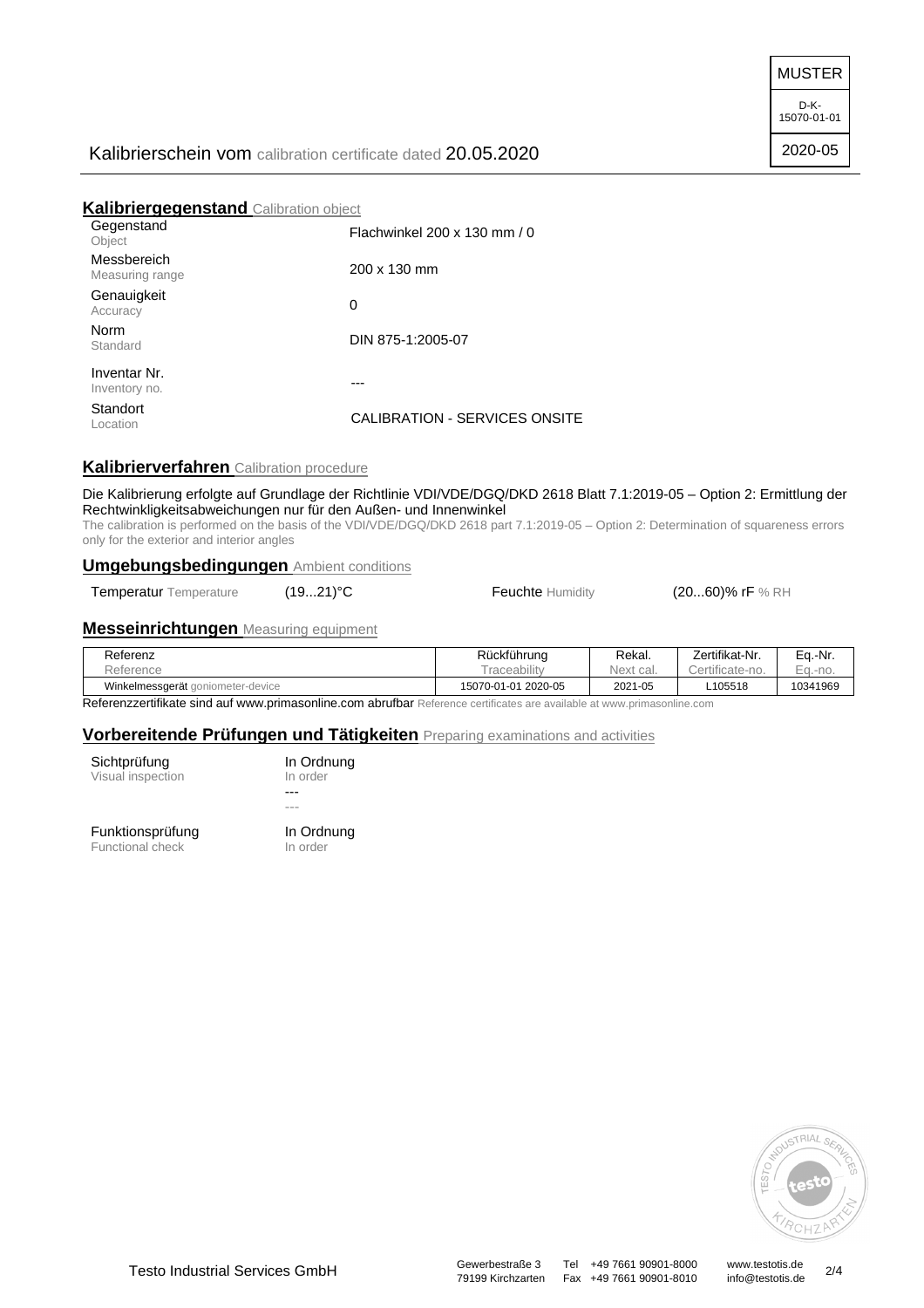MUSTER

D-K-15070-01-01

2020-05

## **Messergebnisse** Measuring results

|                                                                                   | Ermittelte max.<br>Messabweichung<br>Determined max, meas-<br>urement deviation<br>μm | Zulässige<br>Abweichung<br>Allowed deviation<br>μm | Messunsicherheit<br>$(k=2)$<br>Measuring uncertainty<br>$(k=2)$<br>μm | <b>Bewertung</b><br>Confirmation |
|-----------------------------------------------------------------------------------|---------------------------------------------------------------------------------------|----------------------------------------------------|-----------------------------------------------------------------------|----------------------------------|
| Ebenheits/Geradheitsabweichung *<br>Außenseite<br>Flatness error<br>Exterior      | 0,7                                                                                   | 4,0                                                | 5,0                                                                   | pass                             |
| Ebenheits/Geradheitsabweichung *<br>Innenseite<br>Flatness error<br>Interior      | 1,0                                                                                   | 4,0                                                | 5,0                                                                   | pass                             |
| Rechtwinkligkeitsabweichung*<br>Außenwinkel<br>Squareness error<br>Exterior angle | 1,4                                                                                   | 9,0                                                | 2,7                                                                   | pass                             |
| Rechtwinkligkeitsabweichung*<br>Innenwinkel<br>Squareness error<br>Interior angle | 2,9                                                                                   | 9,0                                                | 2,7                                                                   | pass                             |
| Parallelitätsabweichung *<br>Parallelism error                                    | 2,4                                                                                   |                                                    | ---                                                                   | n.a.                             |

#### \* langer Schenkel, kurzer Schenkel ist Bezugsebene

\* long side, short blade ist reference plane

### **Messunsicherheit** Measurement uncertainty

UEbenheit/Geradheit = 4,0 µm + 5,0  $\cdot$  10<sup>-6</sup>  $\cdot$   $l_z$  $(l_z$  entspricht der gemessenen Länge) ( $l$  corresponds to the measured length)

URechtwinkligkeit =  $2,5 \mu m + 1,0 \cdot 10^{-6} \cdot l_z$ ( $l_z$  entspricht der gemessenen Länge) (*l* corresponds to the measured length)

Angegeben ist die erweiterte Messunsicherheit, die sich aus der Standardmessunsicherheit durch Multiplikation mit dem Erweiterungsfaktor k = 2 ergibt. Sie wurde gemäß EA-4/02 M: 2013 ermittelt. Der Wert der Messgröße liegt mit einer Wahrscheinlichkeit von 95 % im zugeordneten Werteintervall. Ein Anteil für die Langzeit-Instabilität ist nicht enthalten.

The expanded uncertainty of measurement corresponding to the measurement results is stated as the standard uncertainty of measurement multiplied by the coverage factor  $k = 2$ . This was determined in accordance with EA-4/02 M: 2013. Usually the true value is located in the corresponding interval with a probability of ca. 95%. A ratio for the long-term instability isn't included.

### **Bemerkungen** Remarks

---